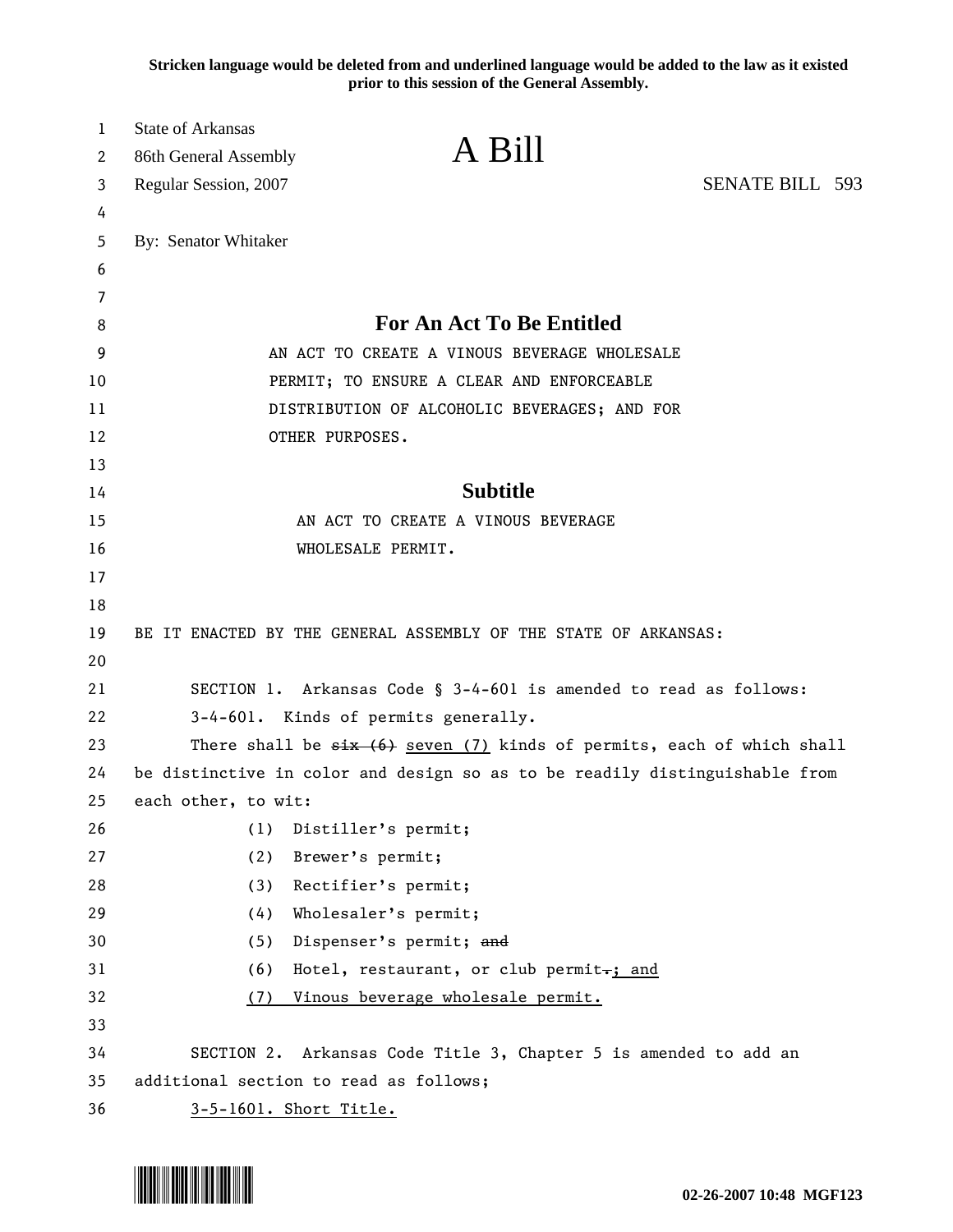| 1  | This subchapter shall be known and may be cited as the "Vinous Beverage       |  |
|----|-------------------------------------------------------------------------------|--|
| 2  | Wholesale Permit Law".                                                        |  |
| 3  |                                                                               |  |
| 4  | $3-5-1602$ . Findings - Intent.                                               |  |
| 5  | The General Assembly finds that:<br>(a)                                       |  |
| 6  | (1) Changes to Arkansas laws regarding interstate shipments of                |  |
| 7  | wine are necessary to comply with the Unites States Supreme Court decision in |  |
| 8  | Granholm v. Heald, 544 U.S. 460 (2005); and                                   |  |
| 9  | (2) The long-standing practice under which Arkansas native                    |  |
| 10 | wineries deliver native wines directly to retail dealers should be extended   |  |
| 11 | to out-of-state wineries.                                                     |  |
| 12 | This subchapter is intended to:<br>(b)                                        |  |
| 13 | (1) Authorize, on a limited basis, out-of-state wineries to ship              |  |
| 14 | and deliver directly to retail dealers within the State of Arkansas;          |  |
| 15 | (2) Collect all state excise and sales taxes due on direct                    |  |
| 16 | shipments of vinous beverages; and                                            |  |
| 17 | (3) Ensure that the distribution system for vinous beverages is               |  |
| 18 | clear and enforceable.                                                        |  |
| 19 |                                                                               |  |
| 20 | 3-5-1603. Definitions.                                                        |  |
| 21 | As used in this subchapter:                                                   |  |
| 22 | (1) "Person" means one (1) or more natural persons, a company,                |  |
| 23 | corporation, partnership, syndicate, or association;                          |  |
| 24 | "Retail dealer" means any person who sells vinous beverages<br>(2)            |  |
| 25 | in quantities of five (5) gallons or less to the consumer and holds a valid   |  |
| 26 | retail liquor permit or restaurant permit issued by the Alcoholic Beverage    |  |
| 27 | Control Division;                                                             |  |
| 28 | (3) "Transport" means to carry, convey, move, or haul by person,              |  |
| 29 | animal, or vehicle, or by any other means, vinous beverages from one (1)      |  |
| 30 | place to another place, whether the places are definitely designated or not;  |  |
| 31 | (4) "Vinous beverage" means the fermented juices of fruits,                   |  |
| 32 | except native wine, containing more than five percent (5%) and not more than  |  |
| 33 | twenty-one percent (21%) of alcohol by weight;                                |  |
| 34 | (5) "Warehouse" means a house or building equipped to maintain a              |  |
| 35 | temperature as may be required by the rules promulgated by the Alcoholic      |  |
| 36 | Beverage Control Division for the storage of vinous beverages; and            |  |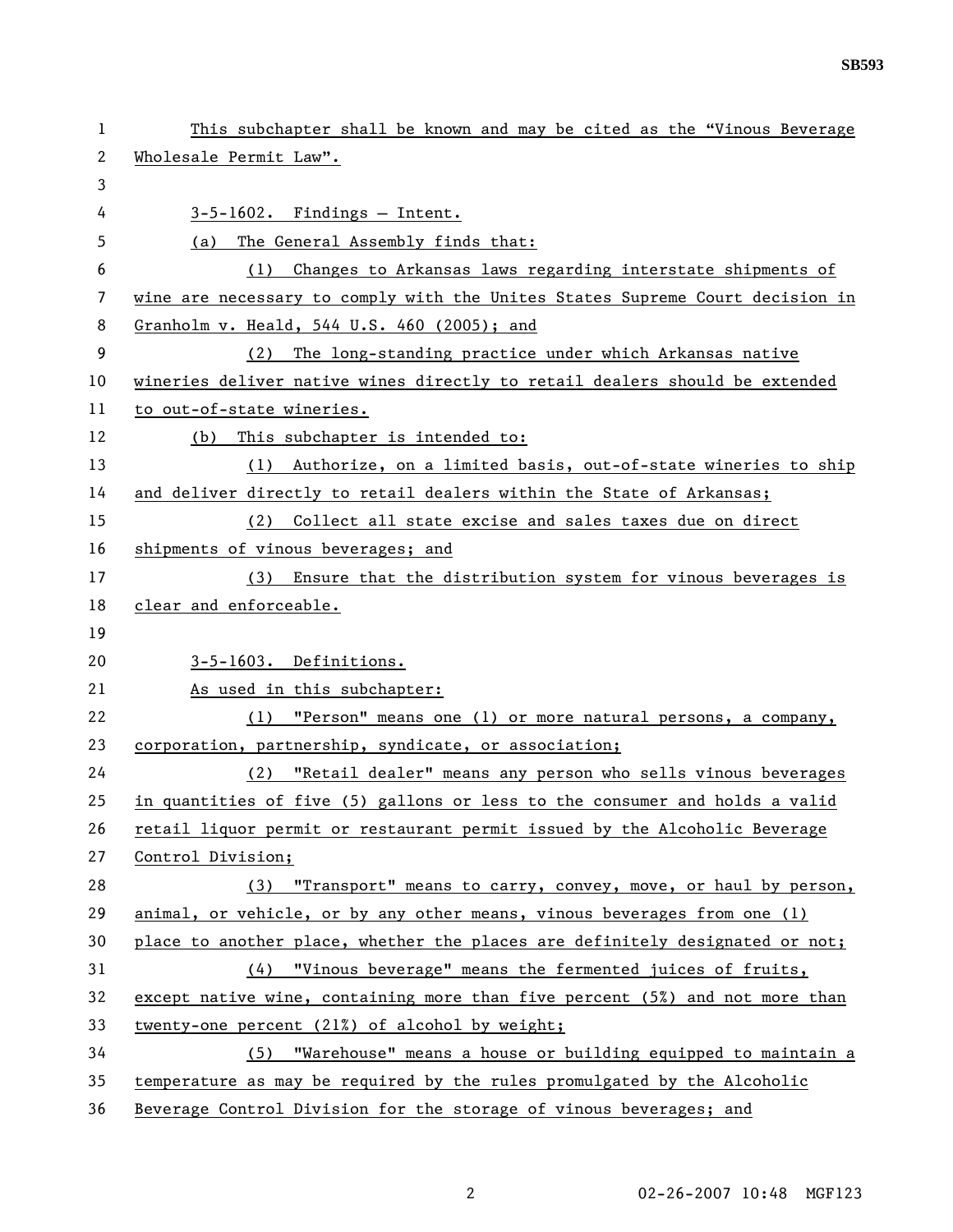| 1  | (6) "Winery" means any place or establishment where vinous                   |  |
|----|------------------------------------------------------------------------------|--|
| 2  | beverages are manufactured in whole or in part.                              |  |
| 3  |                                                                              |  |
| 4  | 3-5-1604. Permit Required.                                                   |  |
| 5  | (a) For the privilege of an out-of-state winery selling vinous               |  |
| 6  | beverages within this state, there is assessed an annual vinous beverage     |  |
| 7  | wholesale permit fee of two hundred fifty dollars (\$250).                   |  |
| 8  | A person may apply for a permit under this subchapter if the<br>(b)          |  |
| 9  | person is an out-of-state winery that:                                       |  |
| 10 | Holds both a federal basic permit issued by the Alcohol Tax<br>(1)           |  |
| 11 | and Trade Bureau and a license to manufacture wine in its state of domicile; |  |
| 12 | and                                                                          |  |
| 13 | (2) Is an out-of-state winery that produced less than two                    |  |
| 14 | hundred fifty thousand gallons (250,000 gal.) of vinous beverages during the |  |
| 15 | year preceding the year for which the permit is requested.                   |  |
| 16 | $(b)(1)(A)$ A winery holding a permit under this subchapter may              |  |
| 17 | distribute only its own brands.                                              |  |
| 18 | Each bottle of vinous beverage distributed under<br>(B)                      |  |
| 19 | subdivision $(b)(1)(A)$ of this section shall carry the winery's own label.  |  |
| 20 | The Alcoholic Beverage Control Division shall not require<br>(2)             |  |
| 21 | registration of brands or labels for wineries permitted under this           |  |
| 22 | subchapter.                                                                  |  |
| 23 |                                                                              |  |
| 24 | 3-5-1605. Transportation.                                                    |  |
| 25 | (a) It is lawful to transport vinous beverages into this state if the        |  |
| 26 | Arkansas excise tax prescribed by law has been paid.                         |  |
| 27 | (b) It is lawful for any winery holding a vinous beverage wholesale          |  |
| 28 | permit to transport and ship vinous beverages into the state of Arkansas by  |  |
| 29 | common carrier or other appropriate parcel delivery service.                 |  |
| 30 |                                                                              |  |
| 31 | 3-5-1606. Warehousing.                                                       |  |
| 32 | (a) Vinous beverages upon which the Arkansas excise tax prescribed by        |  |
| 33 | law has not been paid shall be transported from without this state to a      |  |
| 34 | warehouse within this state and may be received and kept in storage in this  |  |
| 35 | state, upon the execution of a bond that the Alcoholic Beverage Control      |  |
| 36 | Division prescribes by rule.                                                 |  |